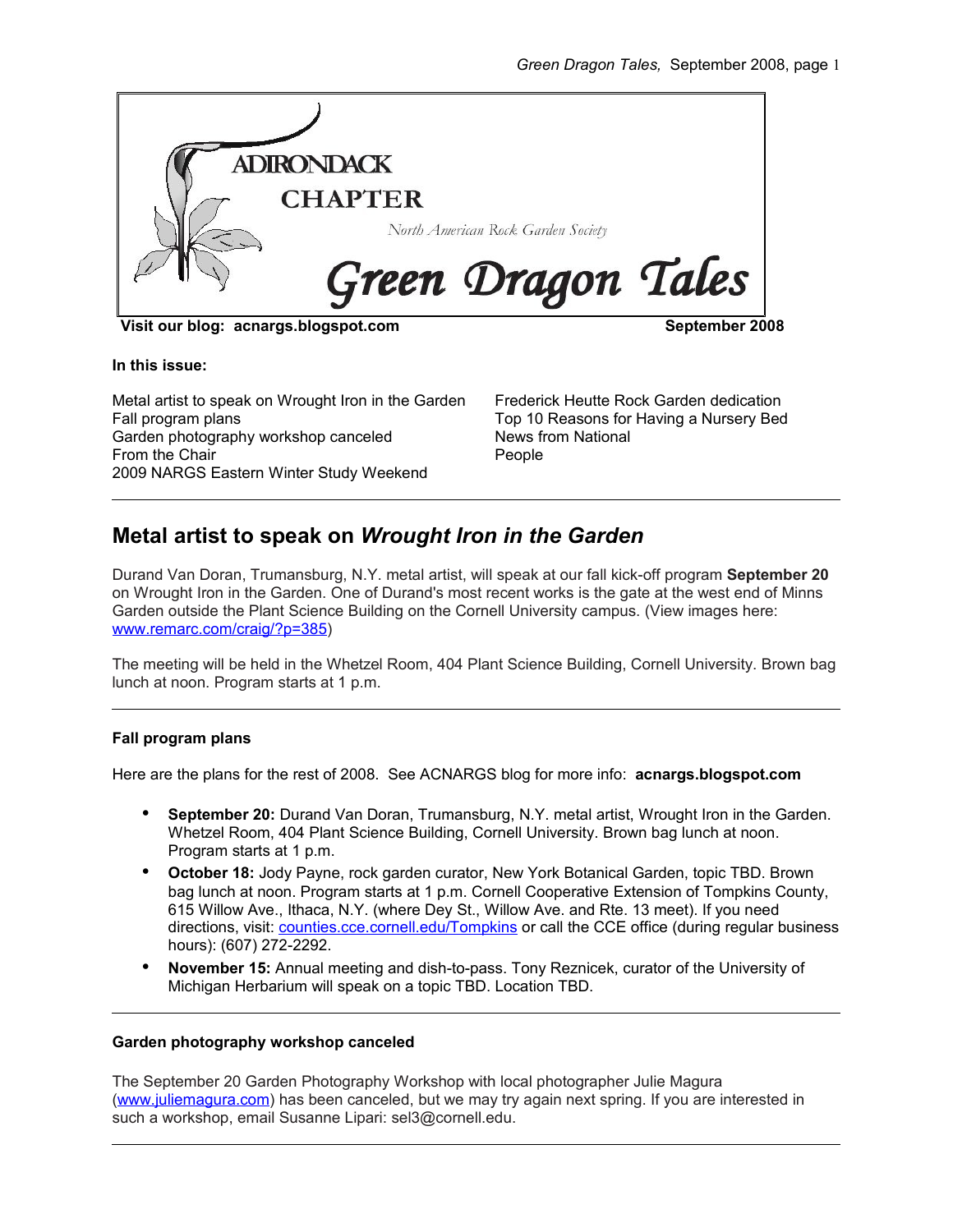## **From the Chair**

As much as I hate to see summer end, there are always many things that I anticipate about the fall - cool crisp days, the angle of the sun in the early morning, and the transformation of our landscape from greens to golds, reds, and oranges.

September, too, means the resumption of our speaker programs and, trust, me, there is much to anticipate here this season. Robin Bell has lined up 3 excellent speakers in a row. (Another eagerly awaited event is the start of the Kitchen Theatre Company's new season, but that's a topic for another time – and yes, a merciless plug for another of my passions.)

It has been a busy summer in the garden and there are still projects on my list that I haven't gotten to and more busy days ahead – pushing well into November - before I put the garden to bed, if Mother Nature is kind to us. I admit that sometimes for a moment I'm almost relieved when I put my hand tools away for the last time. No more aching back, dirty knees, and calloused hands.

Give me a week and an uncertain restlessness begins to overcome me knowing it will be a long dormant season. Longing to get back to the garden. I'll try to content myself with the garden catalogs that start to arrive (earlier each year it seems) until at last it's time to sow seeds from the NARGS seed exchange and, like the seeds themselves, a part of me comes alive and I am again in my element among my friends in the plant world.

Back to the present, I look forward to our September meeting and seeing you all again.

Good gardening,

### *Carol Eichler, chair*

## **2009 NARGS Eastern Winter Study Weekend**

The Potomac Valley Chapter will host the 2009 Eastern Winter Study Weekend January 30 through February 1 at the Sheraton Reston Hotel, Reston, Virginia. Featured speakers include:

- Tony Avent, proprietor of Plant Delights Nursery, North Carolina.
- Peggy Olwell, Bureau of Land Management and Plant Conservation Alliance, Washington, D.C., on how climate changes may affect gardeners.
- Judith and Dick Tyler, Pine Knot Farms, Clarksville, Virginia, on their experiences collecting, propagating and growing hellebores.
- Mark Bridgen, Cornell University, New York, on his experiences collecting and breeding Chilean geophytes.
- Nick Turland, Missouri Botanical Garden, Saint Louis, Missouri, on Mediterranean plants.
- Richard Critz, former editor of the *Primrose Journal* on maintaining primulas in warmer gardens.
- J.P. (Koos) Roux, Curator of the Compton Herbarium, South African National Biodiversity Institute, Cape Town, South Africa, on South African Flora.
- Bill McLaughlin, curator, United States Botanic Garden, on mid-Atlantic and other natives for rock and dry gardens.
- Richard Olsen, researcher at the U.S. National Arboretum, Washington, D.C., on new plant introductions, particularly woodies.

Breakout sessions include:

- Plant photography in the digital age.
- Current issues in plant and seed importation.
- Gravel gardening in hot and humid areas.

For more info and to register, visit:<http://www.pvcnargs.org/ewsw09home.htm>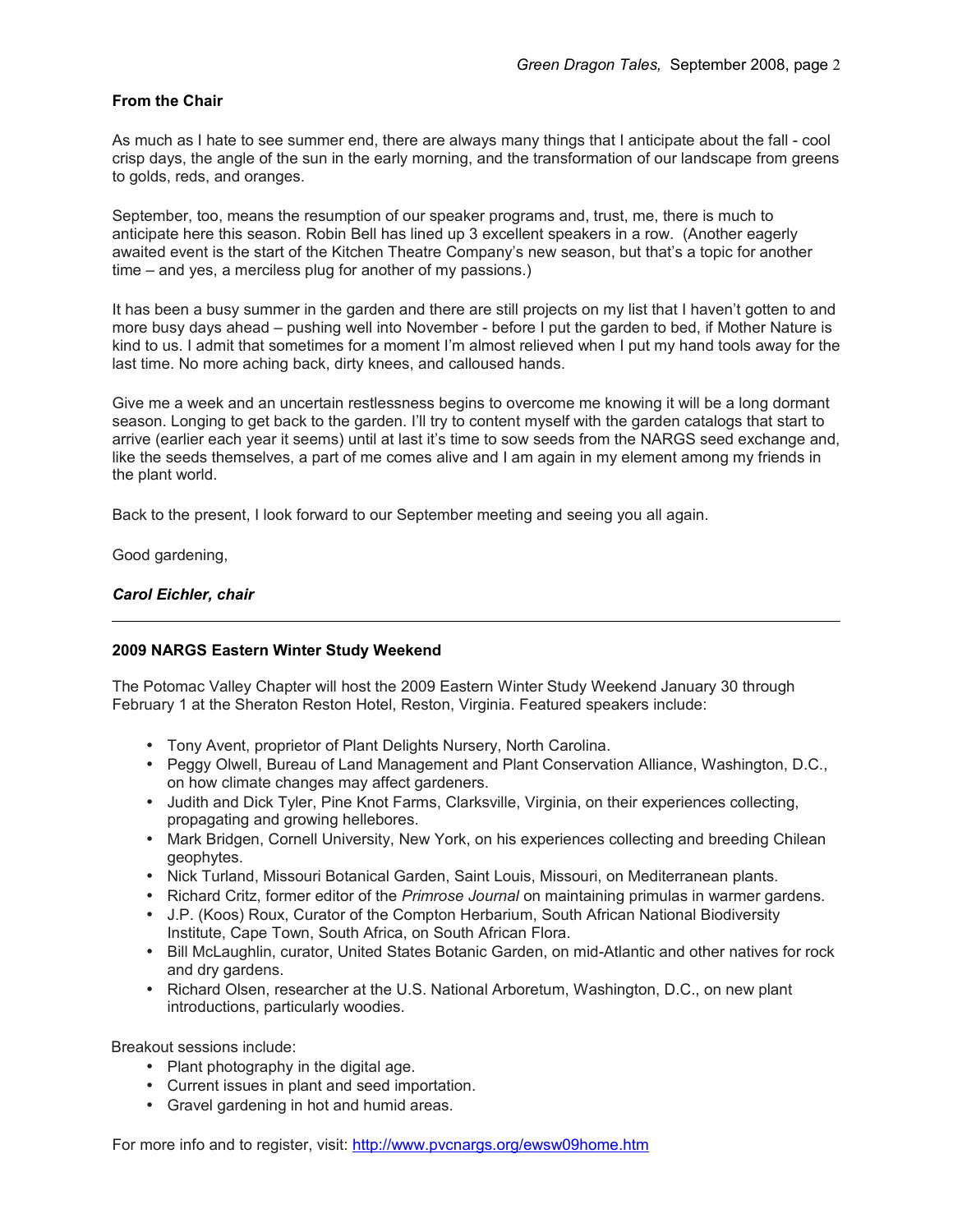#### **Frederick Heutte Rock Garden dedication**

#### *From Carol Eichler, chair:*

A drizzle of rain didn't keep over 100 people away from the White Pine Camp Centennial celebration on Saturday, August 10<sup>th</sup>, The day kicked off with the dedication of the historic rock garden, not quite a 100 years old and nearly lost to obscurity but for the efforts of a determined group of people, spearheaded by Dick and Mary George.

The Green Dragon's July-August issue chronicled our Chapter's late contribution to the rock garden – a weekend of planting. When I returned on August 10<sup>th</sup> to participate in the dedication, I was anxious to see how everything



fared. Fortunately, it had been a wet summer assuring the survival of almost everything we set in the ground. A couple choice shots are offered here to illustrate how well the plants have adapted as well as a photo of the ribbon-cutting. The garden herein is known as the Frederick Heutte Rock Garden to honor the man who designed the original garden in so many years ago.

## **Top 10 Reasons for Having a Nursery Bed**

*From Carol Eichler, chair:*

- 1. Evaluate a new plant; what is its growing habit? will it be invasive?
- 2. Provide extra attention for an ailing plant
- 3. Serve as a placeholder until a more permanent spot can be prepared
- 4. Propagate cuttings or divisions (for our plant sales)
- 5. Tend young seedlings
- 6. Hold divisions until our plant sales
- 7. Overwinter late acquisitions
- 8. Carol recommends it.

OK, I lied. I only came up with 8, but maybe someone else can suggest some other reasons to make it 10. Join the discussion on the ACNARGS blog: [http://acnargs.blogspot.com/2008/08/top-10-reasons-for](http://acnargs.blogspot.com/2008/08/top-10-reasons-for-having-nursery-bed.html)[having-nursery-bed.html](http://acnargs.blogspot.com/2008/08/top-10-reasons-for-having-nursery-bed.html)

#### **News from National**

NARGS National is seeking a Chapter to assume the responsibilities for Phase 4 of the Seed Exchange. This part of our fabulous international seed exchange involves packaging 2nd round requests for surplus seed, a much, much smaller group by far than those in the initial round. The overview of what this entails is outlined below.

Your Chapter Chair, Carol, is putting out the call to you - the Adirondack Chapter - to solicit interest in assuming this important role for National. Please respond to Carol if this looks like something that you would be willing to volunteer for. I know that you've had great participation and in fact enjoyed helping out with Phase 1 which is much more tedious (counting, packaging and labeling seeds).

Also, there's need for a place to set up and for several large tables. If you have a space, again, please contact Carol. It may be possible with enough volunteers to compress this operation into fewer days. Carol's contact info: ceichler@twcny.rr.com or 607-387-5823. Thus far leads from other Chapters had led us to dead-ends. Thank you for your consideration.